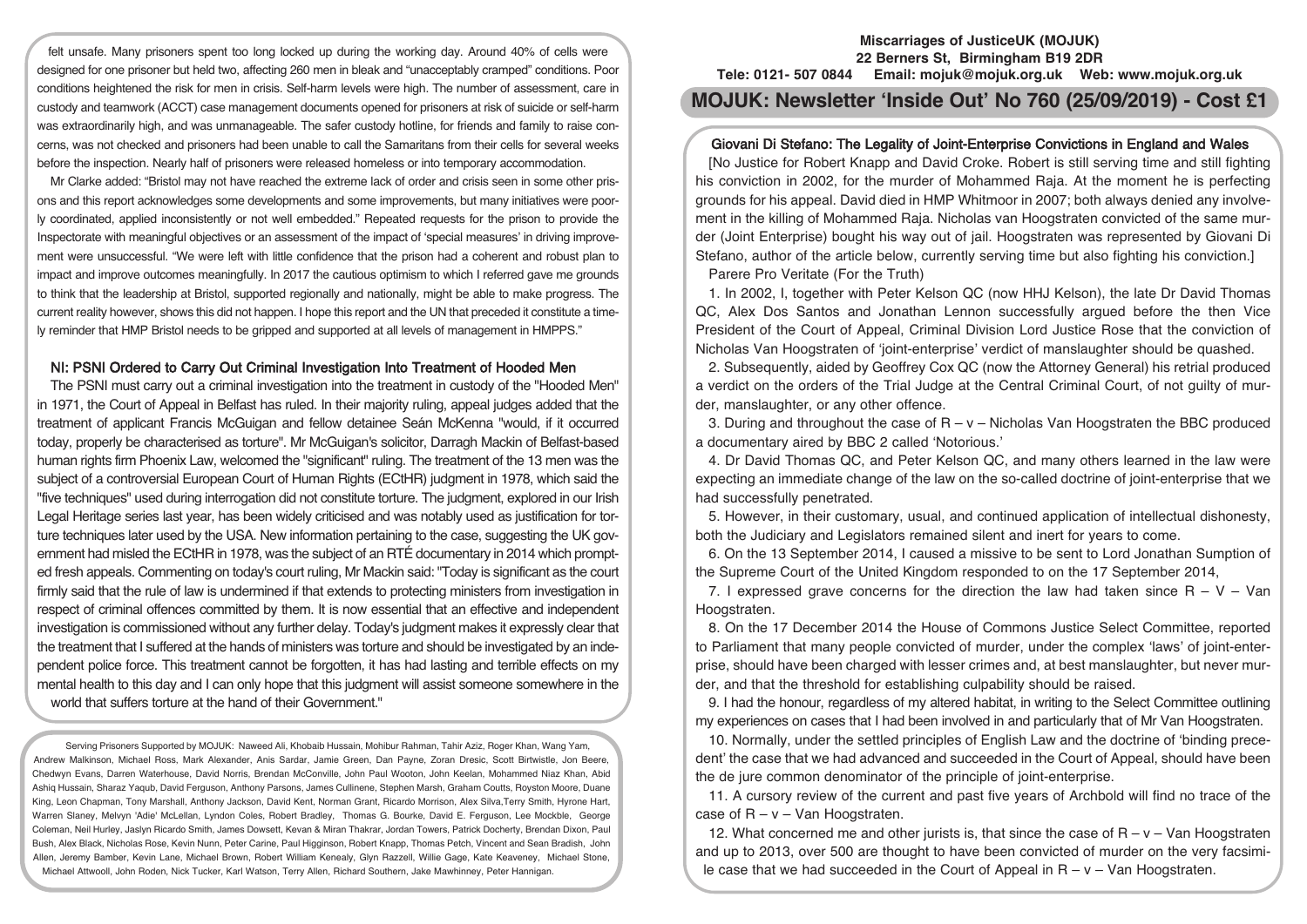13. A large part of those 500 plus convicted is young black and mixed-race men. Statistics I found most alarming are that 38% of those serving long Minimum Terms for jointenterprise offences were black  $-11$  times the proportion in the general population and three times as many in the overall prison population.

14. My letter to the Justice Select Committee stated that: 'I have grave concerns about the way the Judiciary and the Courts interpret the joint-enterprise doctrine and I use the word 'doctrine' instead of laws as there is no law or Statue regarding joint-enterprise.'

15. The Justice Select Committee sent me a copy of their reports stating: 'There are particular difficulties with bringing successful appeals in joint-enterprise cases. There are concerns, rather, with whether the doctrine, as it has developed through case law and is now being applied, is to injustices in the wider sense, including a mismatch between culpability and penalty.'

16. The Justice Select Committee confirmed that the 'Law Commission' should undertake an urgent review of the law on joint-enterprise.

17. There is no 'law' on joint-enterprise but only a doctrine that has been tampered by wanton members of the judiciary for the past 300 years, appeasing the media and public perception of murders/killings committed with the participation passive or active of more than one party.

18. There is no Law or Statute that defines joint-enterprise murder.

19. The 'legal principle' or 'doctrine' of joint-enterprise is over 300 years old and was originally created to help authorities discourage illegal duelling by prosecuting not only the duelers but also any witnesses or spectators.

20. In essence, putting the case simply, a person can be held criminally liable for another's actions.

21. That position simply cannot be sustained either de jure or de facto.

22. On the 18 February 2016 came before the Supreme Court cases of  $R - v - J$ ogee (016) UKSC 8 and R – v – Ruddock (2016) UKPC 7, the latter being an appeal from the Court of Appeal of Jamaica.

23. Those cases were ably argued by Felicity Gerry QC et al but again the whole question of joint-enterprise surrounded the 'doctrine' which had been laid down by the Privy Council in Chan Wing-Siu – v – Regina (1985) AC 168.

24. No cases I have been able to find challenged the 'law' of joint enterprises because all the settled cases made reference to the 'doctrine' or the 'principle.'

25. Unlike the European Counterparts, English law has developed over the years by courts following the decisions of other courts. As previously stated, this is the principle of binding precedent which dictates that one court is bound to follow previous decisions of other courts and better known by jurists as stare decisis – 'To stand by decisions.'

26. The court does not have to accept and follow everything the previous court said but only the principle going to the heart of the decision. In 1880, Lord Jessel, the then Master of the Rolls, at the opening of the Royal Courts of Justice said: 'The only use of authorities or decided cases is the establishment of some principle which the judge can follow in deciding the case before him.'

27. To some extent great and eminent jurists also have a standing in deciding cases. In Jogee/Ruddock reference was made to Professor Sir John Smith and a certain lecture he delivered involving joint-enterprise.

28. In years gone by, two of the most influential jurists and their written works were 'Coke's Institutes of the Laws of England' written between 1628 and 1644 by Sir Edward Coke, after he had been removed from the office of Lord Chief Justice, and 'Commentaries on the Laws of England' written between 1765 and 1769 by Sir William Blackstone, who was a failed

found that a number of forces failed to improve in subsequent inspections, with some getting worse.

Vera Baird, the victims' commissioner for England and Wales, said it appeared police were failing to investigate reports. "Where cases are not being recorded as a crime and are dismissed as an incident, that's a concern because it may be that if the cases were investigated they could result in a prosecution. We know rape is a serial offence so it should be a very considered decision not to pursue something that looks like a rape as a crime of rape," said Baird.

A spokesman for the National Police Chiefs' Council (NPCC) said victims should have the confidence to report crimes knowing that they would be investigated and support would be provided. "The rate of rape reporting to police forces has sharply increased since 2014, and we are working to further improve the accuracy of crime reporting, which is governed by detailed counting rules set out by the Home Office.

## Scottish Prisons Under Severe Pressure

Scottish Legal News: The Scottish Prison Service faces profound challenges in continuing to run Scotland's overcrowded prisons safely and effectively. A report by the Auditor General for the Scottish Parliament says the service's revenue budget reduced by 12.5 per cent in real terms between 2014/15 and 2018/19, from £394.7 million to £345.2 million, while its costs are rising. Prisoner numbers increased by nearly nine per cent in 2018/19, to 8,212, and are set to rise further. Financial pressures are compromising efforts to prepare and support prisoners for life outside prison. Over the last two years, there have also been significant increases in assaults by prisoners against staff and other prisoners. Stress-related sickness among staff rose by nearly one third in 2018/19, and additional payments to staff working longer hours increased by 65 per cent to £4.25 million. Caroline Gardner, Auditor General for Scotland, said: "Scotland's prisons are running well over operating capacity. The Scottish Prison Service faces a combination of severe pressures on many fronts; this poses a threat to operational safety, effectiveness and financial sustainability."

# HMP Bristol - Prison Service Must Grip Establishment After Years of Decline and Failure

The Prison Service must grip and support HMP Bristol to improve after years of decline and "seemingly intractable failure", according to Peter Clarke, HM Chief Inspector of Prisons. Mr Clarke published a full report on an inspection of HMP Bristol in May and June 2019 which, at the time, identified such serious problems that the Chief Inspector invoked the rarely-used Urgent Notification (UN) process. Under the UN protocol, the Secretary of State must respond within 28 days, publicly, with plans to improve the jail.

Bristol has declined over four inspections since 2013 (see panel in Notes to Editors below), with safety assessed as poor, the lowest grading, in 2017 and 2019. Mr Clarke said he had expressed some optimism at the time of the 2017 inspection that the prison might improve. However, "despite subsequent important initiatives within the prison (including the recruitment of many staff, some new investment and the designation of Bristol by Her Majesty's Prison and Probation Service (HMPPS) as a prison under 'special measures', at this (2019) inspection we were again unable to report on any significant improvement to overall outcomes. "We last reported more positively about this prison some nine years ago in 2010, but since then… it has been a record of seemingly intractable failure. The report, similarly to the UN letter in June 2019, sets out disturbing findings.

High levels of violence against prisoners and staff, some serious, and high use of force by staff (though body-worn camera footage showed de-escalation of incidents by staff.) Many prisoners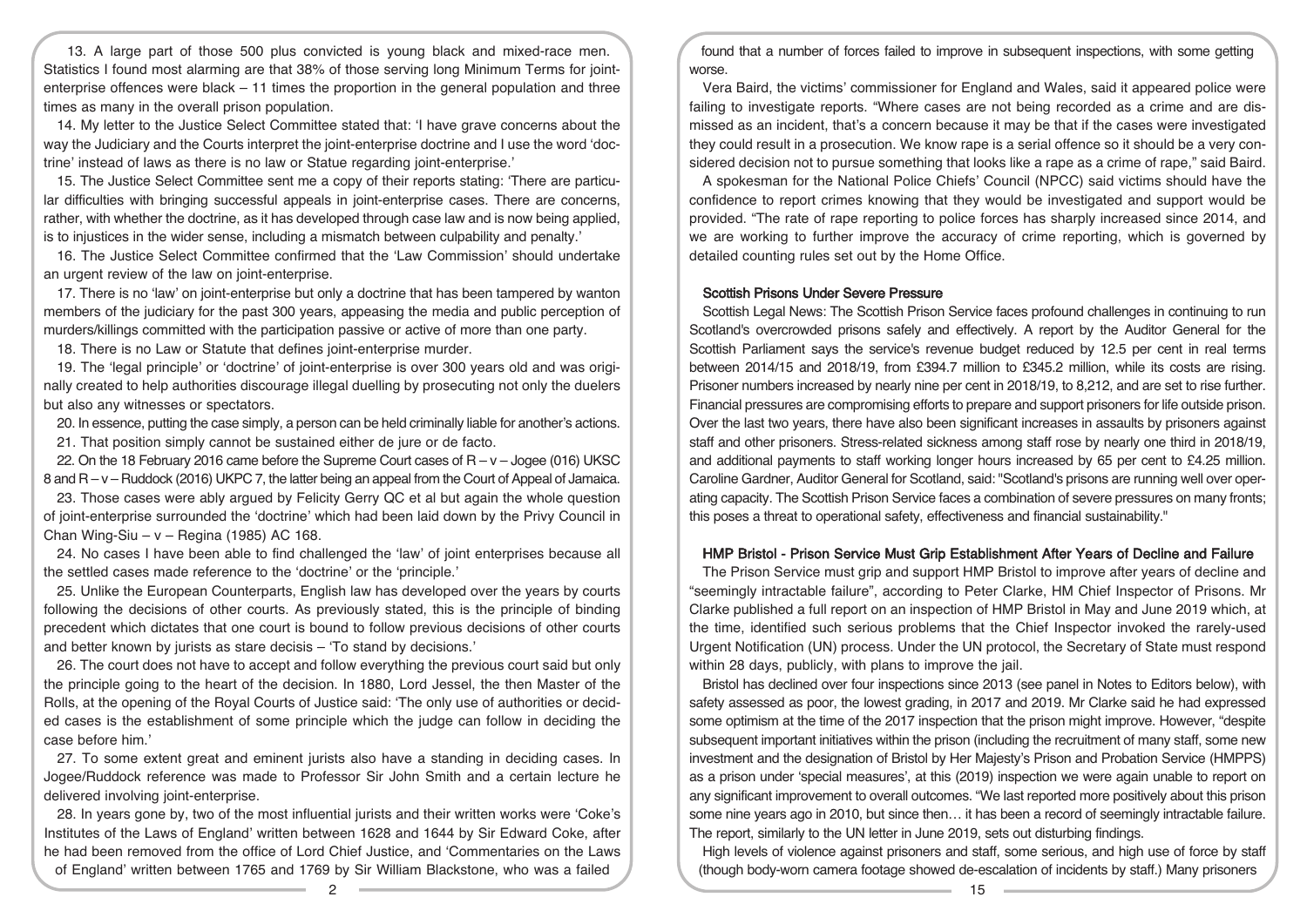## Denmark: Bug in Software Used in Convictions Leads to Release of Prisoners

Scottish Legal News: Thirty detainees have been released in Denmark because of a glitch with phone operators' geolocation data that has led to the review of more than 10,700 cases. Police in Denmark began looking at the issue when they found a bug in software that converts data from mobile towers to render it useable by officers. This, however, caused important information to be omitted. If a phone made five calls within an hour, for example, the software would only account for four. Other problems include the origin of texts being incorrectly registered and faulty information on the location of particular towers. Following an audit in August, 32 people, who have either been convicted or are on remand, have been released. "We simply can't live with the idea that information that isn't accurate can send people to jail," Denmark's chief public prosecutor Jan Reckendorff told public broadcaster DR. A two-month halt on the use of such data as evidence in trials was announced in mid-August. "This is a very drastic decision. But it is a decision that is necessary in a state of law," Mr Reckendorff said.

#### Pecarious Liability- Dying on the Job!

Scottish Legal News: A court has ruled that an employee who died engaged in amorous congress while on a business trip was the victim of a workplace accident. The technician had been sent to Loiret in north west France and ended up sleeping with a "complete stranger". He had a heart attack and died during the act but his employer, a construction specialist, argued the liaison was not part of his work and that it should not be held liable for his death, BFMTV reports. It had told an inferior court that the death was attributable not to the performance of his work "but to the sexual act he had with a complete stranger". But the Court of Appeal in Paris has now ruled against the company, saying the man died of a workplace accident – accident du travail. Judges said that "an employee performing a business trip is entitled to the protection provided by Article L 411-1 of the Social Security Code throughout the duration of the trip he performs for his employer", adding that it does not matter whether the accident occurs during a professional or everyday act. The case will likely be appealed to the Cour de Cassation, France's highest judicial court.

#### Thousands Of Rape Reports Inaccurately Recorded By Police

Thousands of reports of rape allegations have been inaccurately recorded by the police over the past three years and in some cases never appeared in official figures, the Guardian can reveal. An analysis shows the vast majority of police forces audited by Her Majesty's Inspectorate of Constabulary and Fire and Rescue Services (HMICFRS) have failed to collect accurate rape crime figures, resulting in cases going unrecorded and investigations not being carried out, raising the possibility that perpetrators could go on toreoffend. More than one in 10 audited rape reports were found to be incorrect. The Guardian found complainants with mental health and addiction issues and victims of trafficking were particularly vulnerable to being struck from the record by a number of police forces.

The Guardian reviewed audits of 34 police forces published between August 2016 and July 2019. Only three of them were found to have accurately recorded complaints of rape, according to the audits carried out by HMICFRS. Of the more than 4,900 audited rape reports, 552 were found to be inaccurate. As every report of rape is not audited it is not possible to know exactly how many are inaccurate, but more than 150,000 rapes were reported to police in that time which means potentially more than 10,000 cases could be affected by inaccuracies. The inaccuracies in recording can range from incomplete paperwork to not recording a report of rape as a crime but noting it as an incident. This can lead to no investigation being carried out and the accused going on to reoffend. The data also

barrister, but regardless he became Professor of English Law at Oxford University and after the success of 'Commentaries' was appointed a Judge of the Court of Common Pleas.

29. It is somewhat unsettling however, that none of the authorities cited 'Jogee/Ruddock' ever properly considered the relationship between 'laws' and 'doctrine or principle.'

30. More alarming the manner upon which the case of Nicholas Van Hoogstraten was treated as a binding precedent. Quite the opposite, it was buried, never to be uttered in the precincts of the Royal Courts of Justice.

31. In fact, Lord Justice Rose made it a specific point to me with a stern warning not to mention to the press the reasons why we had succeeded in the appeal.

32. The BBC documentary 'Notorious' carries my interview to the media simply saying that the appeal of Nicholas Van Hoogstraten succeeded but I was not able to give reasons.

33. To understand why it is important to distinguish between the 'law' and 'doctrine/principle' is the real key to explain why the application of the joint enterprise phenomena is not lawful.

34. On the 15 June 1215, rebel barons forced King John to meet them at Runnymede. They did not trust the King, so he was not allowed to leave until his seal was attached in front of him known as Magna Carta.

35. It was revolutionary in that never before had royal authority been so fundamentally challenged.

36. Hundreds of years post one clause stands out that is still relevant today as it was when King John put his seal on the Magna Carta's 63 clauses.

37. It is also the key to where the 'law' failed the whole concept of joint enterprise.

38. Even in translation Chapter 39 of the Magna Carta 1215 has the capacity to make the blood race: 'No free man shall be seized, or imprisoned, or stripped of his rights or possessions, or outlawed, or exiled, or deprived of his standing in any other way, nor will we proceed with force against him, or send others to do so, except by the lawful judgement of his equals or by law of the land.'

39. The 'law' of the land, not the 'doctrine' or 'principle' formulated by the Judiciary.

40. What is the 'law' on murder?

41. The below definition is based on that contained in 'Coke's Institutes' (co. Inst. Pt III – 1797 ed – Ch.7, p.47: 'Subject to three exceptions, the crime of murder is committed where a person of sound mind and discretion unlawfully kills any reasonable creature in being and under the Queen's peace with intent to kill or cause grievous bodily harm.

42. Common law also requires that the death be within a year and a day but that has been modified by the (Year and a day Rule) Act 1997 a factor that I exposed in 2013 during my sojourn in SW18 in the cases of  $R - v -$  Barry Hillman. It seems that the Attorney General had overlooked the pre-requisite of granting leave to institute proceedings under that very Act.

43. It is sadly, a common thread that the Crown on various occasions ride rough shot over the law of the land. To cite but a few cases:  $R - v -$  Terence Smith;  $R - v -$  Debone and  $R - v$ v – Carter Adams usually with the aid of an ever-willing Court of Appeal.

44. A cursory look at Archbold 2015 Edition para. 19.23 deals with the 'Liability of secondary parties': 'There are no special principles relating to the liability of secondary parties to murder.'

45. There is, not only no special 'principles' there is no law which is the pre-requisite to compliance with Chapter 39 of Magna Carta 1215.

46. Subsequently, there are many cases involving joint enterprise 'liability' which is a word mostly used in the civil jurisdiction. To cite but a few:  $R - V -$  Powell:  $R - v -$  English (1999) 1.A.C.1; R – v – Anderson and Morris (1966) 1 Q.B. 100, 50 Cr.App.R 216. CCA; R – v –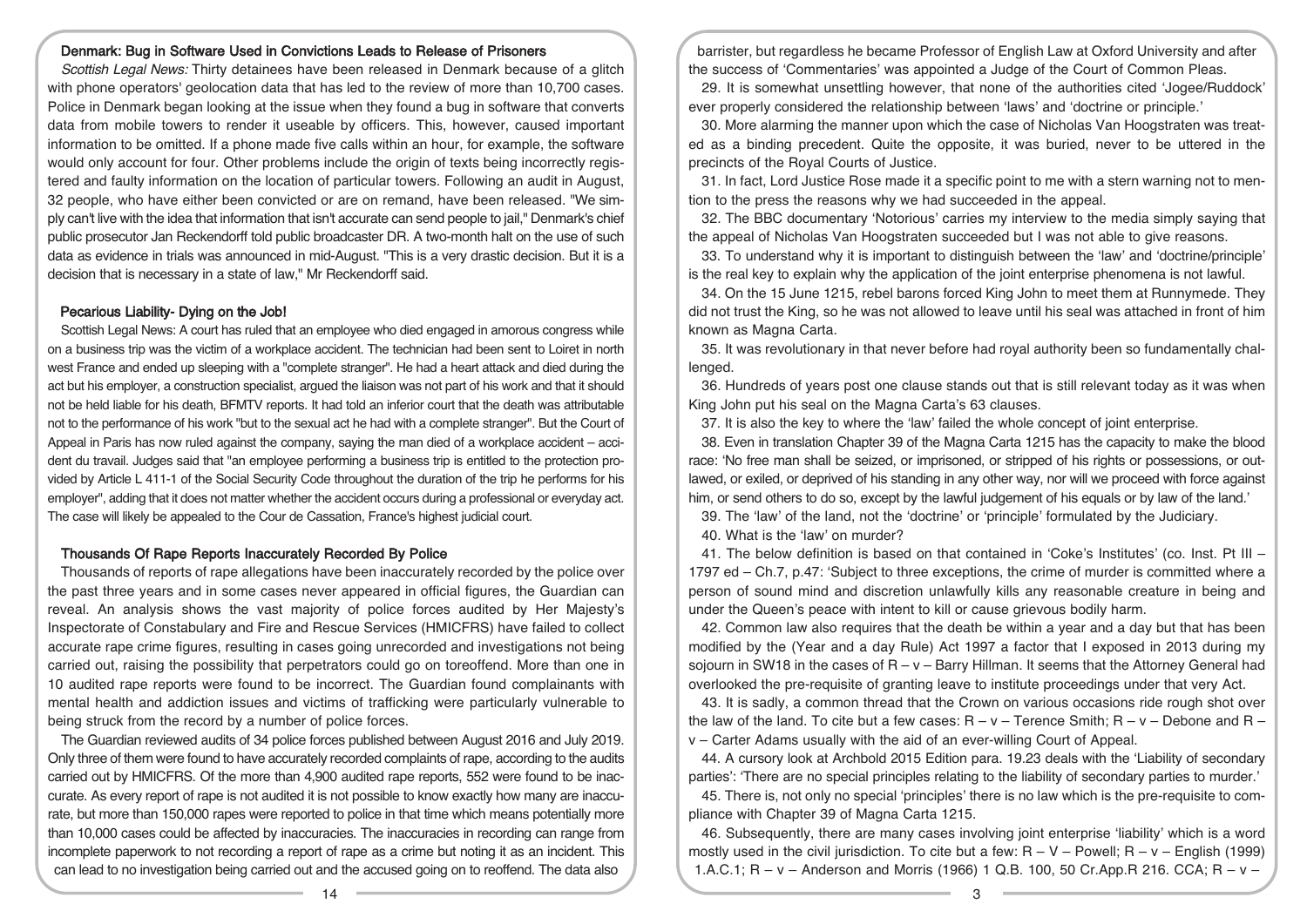Rook, 97 Cr.App.R. 327 CA; R – v – Mendez and Thompson (2011) 1 Cr.App R 327; R – v – Lewis, Ward and Cook (2010) Crim L.R 870 CA.

47. Probably the best-known case was that of Derek Bentley where the joint enterprise 'doctrine' was used to convict and hang Bentley for the shooting of a police officer in 1952. He did not pull the trigger but was convicted on the disputed words 'Let him have it.'

48. The conviction of Derek Bentley was quashed by the Court of Appeal in 1998 but it was 46 years too late to save his life.

49. In 2010, under the joint-enterprise 'doctrine' 17 youths were convicted of various charges relating to the murder of 15-year-old Sofyen Belamouadden at Victoria Station in London, who was stabbed and battered to death.

50. There is, as stated no 'law' on joint enterprise simply the 'doctrine' or 'principle' based upon that it is not right to help in a murder.

51. Judges throughout the time have developed the common sense 'doctrine/principle' into what can only be described as feral law.

52. In his book 'The Rule of Law' Tom Bingham (ex-Chief Lord Chief Justice) makes clear the role of the Judiciary and the law at page 45: 'The judges may not develop the law to create new criminal offences or widen existing offences so as to make punishable conduct of a type hitherto not subject to punishment, for that would infringe the fundamental principle that a person should not be criminally punishable for an act which was not criminal when it was done.'

53. In 1952 in order to appease the public and to deter people carrying and using guns so soon after the Second World War the case of Derek Bentley would be the guiding criteria from thence onwards.

54. In the 17th century to deter those from duelling, the Authorities would prosecute spectators as well as participants.

55. The quashing of the conviction of Derek Bentley in 1998 should have sent warning signals to the judiciary on the dangers of joint enterprise.

56. If one but only glances at the judgement in Jogee/Ruddock, para 4-35 how complicated and convoluted settled cases from the 17th century onwards have made not only the doctrine/principle of joint enterprise but how it is, can and/or should (if ever) be applied.

57. On the 11 July 2007 Sir Menzies Campbell, then the Liberal Democrat Leader, pointed out that in the House of Commons during the past ten years there had been 382 Acts of Parliament.

58. Out of those there included 29 Criminal Justice Acts and more than 3000 new criminal offences created.

59. Professor Antony King went further to state that between 1979/1992 Parliament passed 143 Acts.

60. Had it been the intention of Parliament – the only body that can create law – to perfect the 'law' not the 'doctrine/principle' on joint enterprise it could easily have done so.

61. It elected not to do so whilst a plethora of cases were advanced through the court system without the appropriate clarity that is required for a conviction to be sustained.

62. The sovereignty of Parliament is sacrosanct.

63. In most other countries the constitution enacted, interpreted by the courts, is the supreme law of the land, with the result that legislation inconsistent with the constitution, even duly enacted, maybe held unconstitutional and so invalid.

64. In a White Paper introducing the Human Rights Bill the then Prime Minister Anthony Lynton Blair wrote: 'The Government has reached the conclusion that courts should not have the power to set aside primary legislation, past or future, on the grounds of incompatibility with the Convention.'

# Request From Serving Prisoner – Information Wanted on Spectrum Community Health

George Black asks: Can any prisoners with complaints or bad experiences with Spectrum Community Health (SPC), at HMP Full Sutton? Or any other prison where SPC is the health provider. Please send letters with your experiences to: Jeremy Bingham, Kesar and co solicitors. SPC provide medical care in a number of North East prisons

If you personally, or know someone else who has had bad experiences with (SPC) and complained and received an unsatisfactory response, please contact Mr Bingham as soon as possible. Especially if you have suffered from:

1. False allegations/ false entries in medical files or responses to complaints that are unsatisfactory. 2. Negligence in any form including treatment on a lack of treatment- such as missing meds or a repeat prescription or being listened to when reporting any health care issues, to any nurse. 3. It is largely recognized by inmates in HMP Full Sutton, that Spectrum Community Health (SPC), withdraw inmates' treatment for reasons unrelated to health issues as a punishment. Having medication on treatment withdrawn as a punishment for reasons not related to health care. (mdt/adjudication/basic/arguing). 4. Having appointments cancelled and not being informed- on being blamed for missing any appointments when you were not at fault, such as prison lock downs/visits etc, not being notified. 5. Any complaints with mental health treatment, or a lack of Mental Health In Reach Services Team (MHIRT) any (Mental health issues). 6. Or any other complaints against (SPC) health care provides. Have you advanced your complaints to (stage 2) and complained to (SPC)- head office? Have you taken or pursued civil action against (SPC)?

It is important that any prisoner who has experienced any of these issues, contacts Kesar and Co Solicitors. Your information will help to establish patterns of abuse and negligence, such as the same nurses using the same excuses to fob prisoners off. Do not under-estimate the power of Data Analysis. If you know of any other inmates with bad experiences of SPC, please inform them of this article as soon as possible. When one prisoner makes a complaint, it's his word against the system. But when 10 on 20 prisoners make the same complaint, it's a different story altogether.

Please send any letters and information to: Jeremy Bingham & copy to George Black Kesar and co solicitors, Bromley, BR1 1NA. Every letter will receive response,

Thank you In solidarity George Black, (A3887AE) HMP Full Sutton, Stamford Bridge, YO4 1PS HMCIP Found fault with Spectrum Community Health in their latest inspection of HMP Full Sutton

They found that persons employed by the provider SPC in the provision of regulated activity did not receive appropriate support, training and supervision as is necessary to enable them to carry out the duties they are employed to perform. This was in breach of regulation 18(2)(a) of the Health and Social Care Act 2008 (Regulated Activities) Regulations 2014. Staff had not received regular, formal, recorded management and clinical supervision. Not all mandatory training had been completed as required for nursing staff.

They found that the registered provider SPC had not ensured the proper and safe management of medicines, and not all premises and equipment used by the service was suitable for the purpose for which it was being used. This was in breach of regulation 12(1) (2) (e) (g) and 15(1) (c) of the Health and Social Care Act 2008 (Regulated Activities) Regulations 2014. Medication was being transported from the pharmacy in a briefcase to G wing. It was then being administered in a door way on a small table in full sight of other prisoners. We consider this to be a high risk situation in terms of the method of transport and the lack of confidentiality being provided to the recipient of the medication. In possession medication was being received in the same way.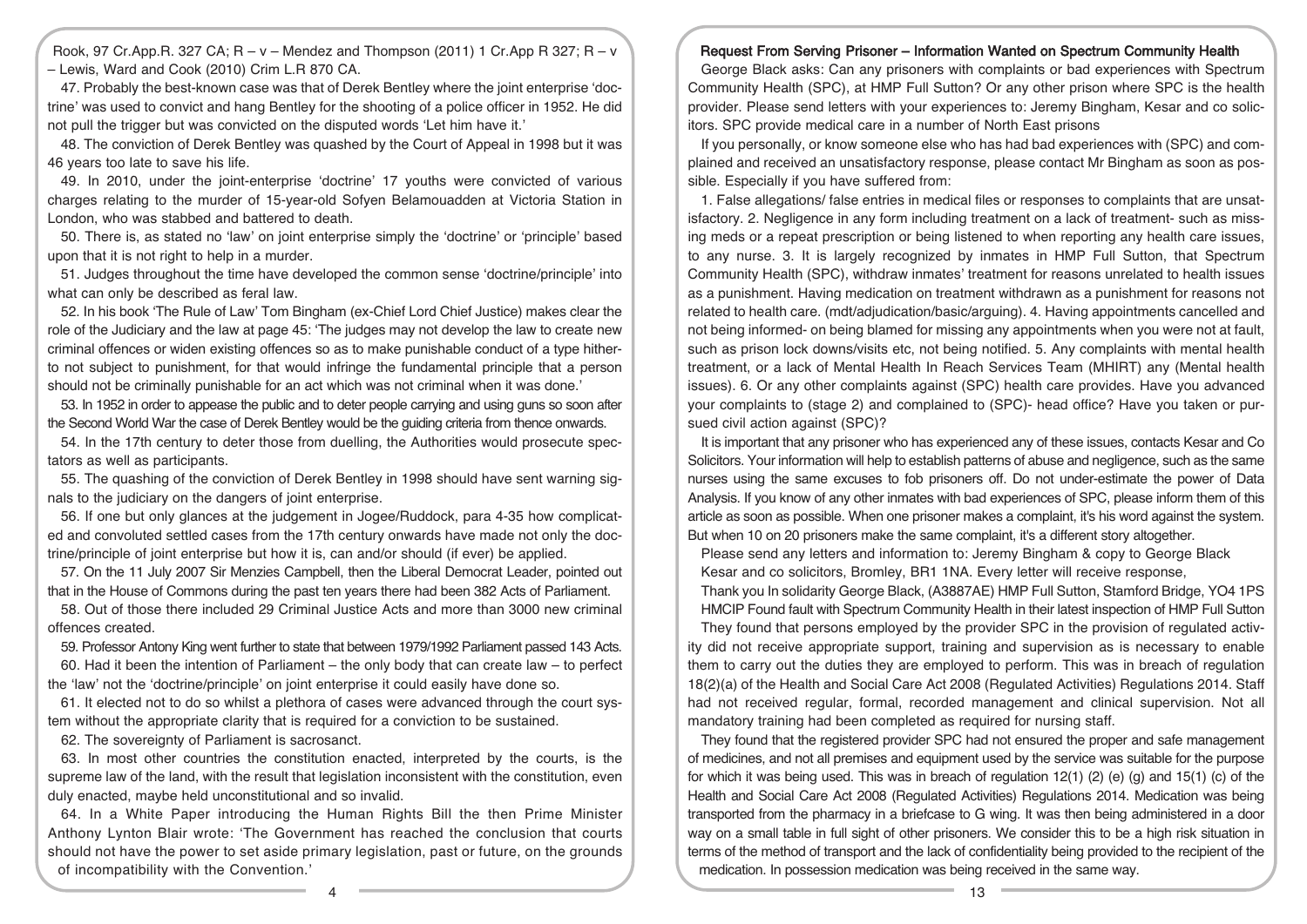drop and the wings are flooded with destructive substances such as Spice.

HMP Winchester faced criticism last month after The Daily Telegraph published video of inmates causing chaos after digging their way through crumbling cells walls. Mr Bourke continued: "I think the reality of prison is that it is designed by nice, white middle-class people and it works for nice, middleclass people. For any one of us in this room to go to prison would be a disaster, but what we have created is a group of people, a section of our community, who go to prisons and it is not a personal disaster - in fact it becomes a place of refuge for them." He claimed the rising cost of housing and higher education risked leaving behind swathes of the population to whom the prospect of prison offered stability, rather than punishment. His views on the state of the modern prison system were echoed by a senior Scotland Yard officer, who said jails were at risk of becoming modern-day "asylums".

Rob Beckley, who is in charge of the Metropolitan Police's investigation into the Hillsborough disaster, suggested a lack of frontline mental health care left the police and prison to pick up the pieces. He said: "There is something about the asylums that existed when I was a PC don't exist any longer, but to a certain extent I feel they have been changed for prisons. That is where the health policy and what we are actually doing with people who are not well in the community I think is a big area where the police are ending up picking up the symptoms and passing it to the criminal justice system and not managing the process."

CIP, Peter Clarke, agreed it was "absolutely right" to say that managing a jail had become like managing a "mental health institution". He added: "In recent inspections I can think of prisons 40, 50 or more percent of prisoners arriving in the prison are presented with one form or other of mental illness. "It is a huge problem. What it's indicative of, very often, is simply that there are insufficient resources to provide a proper therapeutic response whether in prison or outside of prison. "I'm quite clear there are a huge number of people inside prison who simply should not be there."

# Life to Mean Life' for Child Killers Under Sentencing Reform

Jon Robins, Justice Gap: Killers of young children would never be released from prison under Boris Johnson's sentencing reforms to ensure that 'life means life'. According to a report in yesterday's Sunday Telegraph, Downing Street would use the prorogation of Parliament to 'relaunch the Prime Minister's domestic policy agenda by unveiling a tough new approach to criminal justice' and a new Sentencing Bill. 'For the first time, murderers of preschool children will be subject to whole-life orders, while Mr Johnson's administration is also considering increasing minimum tariffs for other types of killings,'the Telegraph reported. Ministers plan to 'rip up' Labour's policy of prisoners becoming eligible for release at the halfway point of their sentences instead, it wants violent and sexual offenders to serve 'at least two thirds of their full terms'.' The changes mean rapists sentenced to an average of nine years will no longer be released from prison after four-and-a-half years, or even earlier if they spent time on remand,' it continued. 'Nearly 2,000 criminals could be affected.' The government is also apparently looking at 'sobriety tags' that monitor alcohol intake and were piloted by the Prime Minister when he was mayor of London for repeat drunken offenders. Boris Johnson flagged his intention to clampdown on 'soft justice' in an editorial about drug dealer Luke ewitt who spent (in his words) 'a delightful day at a health spa' on release during a four year sentence in his weekly Daily Telegraph column back in July. 'You may have decided it was yet another example of our cock-eyed crookcoddling criminal justice system and succumbed to the apathy of despair,' he wrote.

'Most people think all parties and the courts have lost the plot on sentencing. We agree with the public. We will act as quickly and aggressively as we can, given Parliament does not want to do what the people want on crime, just as it doesn't on Brexit.' A government source to the Sunday Telegraph

65. The 'doctrine/principle' on joint-enterprise is muddled, unclear, hazy, complex, and there is no certainty or direction in its application.

66. An accused has an unalienable right to a fair trial with the right to know what he is accused and what law has been violated.

67. There can be no punishment without an accused knowing exactly what law has been broken.

68. The silence and inertia, perhaps even impotence, of Parliament to clarify the law on joint-enterprise which it could easily have done, makes it clear that any form of interpretation by the courts is unfair and extremely dangerous to bring arbitrary detention.

69. Magna Carta 1215 Chapter 39 is crystal clear in that no person can be punished unless that person violates the law of the land.

70. Doctrines/principles are not the law of the land.

71. For those above reasons any conviction based upon the 'doctrine/principle' of joint-enterprise must be quashed as they are tantamount to arbitrary detention.

Giovanni Di Stefano, A9460CW, HMP Highpoint, Stradishall, Newmarket, CB8 9YG

### All-Party Parliamentary Group (APPG) Miscarriages of Justice Commission

Third Evidence Session: Chair: Baroness Stern. Apologies from Lord Garnier and Michelle Nelson – both busy in court. Members of the Commission present: Dame Anne Owers, National Chair of Independent Monitoring Boards and former Chief Inspector of Prisons Dr Philip Joseph, Forensic Psychology Consultant Erwin James, Editor-in-Chief, Inside Time. Those presenting submissions and answering questions from the Commissioners: Prof. Carolyn Hoyle of Oxford University Published book on 10 yrs research 'Reasons to Doubt: Wrongful Convictions and the Criminal Cases Review Commission' Dr Dennis Eady from the Cardiff Law School Innocence Project

Q1. Baroness Stern asked her to tell us what her book is about. Prof. Carolyn Hoyle (CH): Her work explores how the CCRC makes decisions in the context of the law, All written info is retained including who were the decision makers, case review managers, and the judgements, making it possible to analyse who made the decisions to refer to the CoA or not and why.

Q2. PJ. Which of her key findings were most relevant? CH: CCRC is not a perfect organisation, and she found more variability than expected in the approach to cases. They were rather cautious in putting forward referrals, thoroughness/efficiency balance problems, lack of engagement with other stakeholders, not enough information sharing, and overall they need to be bolder. Are they 'Fit for Purpose'? Their purpose was not clear, so expression meaningless. Recommends change from within rather than fundamental restructuring.

Q3. BS: Did you find deference to Court of Appeal a cultural imperative going beyond a legal mandate of efficiency? CH: down to definitions with the 1968 and the 1995 (Real Possibility) Acts. They are supposed to define the case on merits – how do you define that? There was variability in how they decide RP., and worried when they rebuked by the CoA. Could they be bolder? Yes they could, in 'grey' cases where they can see something is wrong, but often they get stuck on Fresh Evidence. Also they will not push back for a second time, even though they could. Also there are different interpretations on whether to refer. Needs legally trained commissioners assessing for referral, or at least a lawyer to make a final review, as they might see more chance of 'squeezing' a case through. Might not need more resources, just smarter, more selective decisions. It is a huge challenge for part-time commissioners, who are bound to be less efficient.

Q4: PJ. Going back to the SCCRC evidence – is the RP test effect on the CCRC real or a red herring? CH: cannot compare, as tiny numbers go through SCCRC. The CoA looks for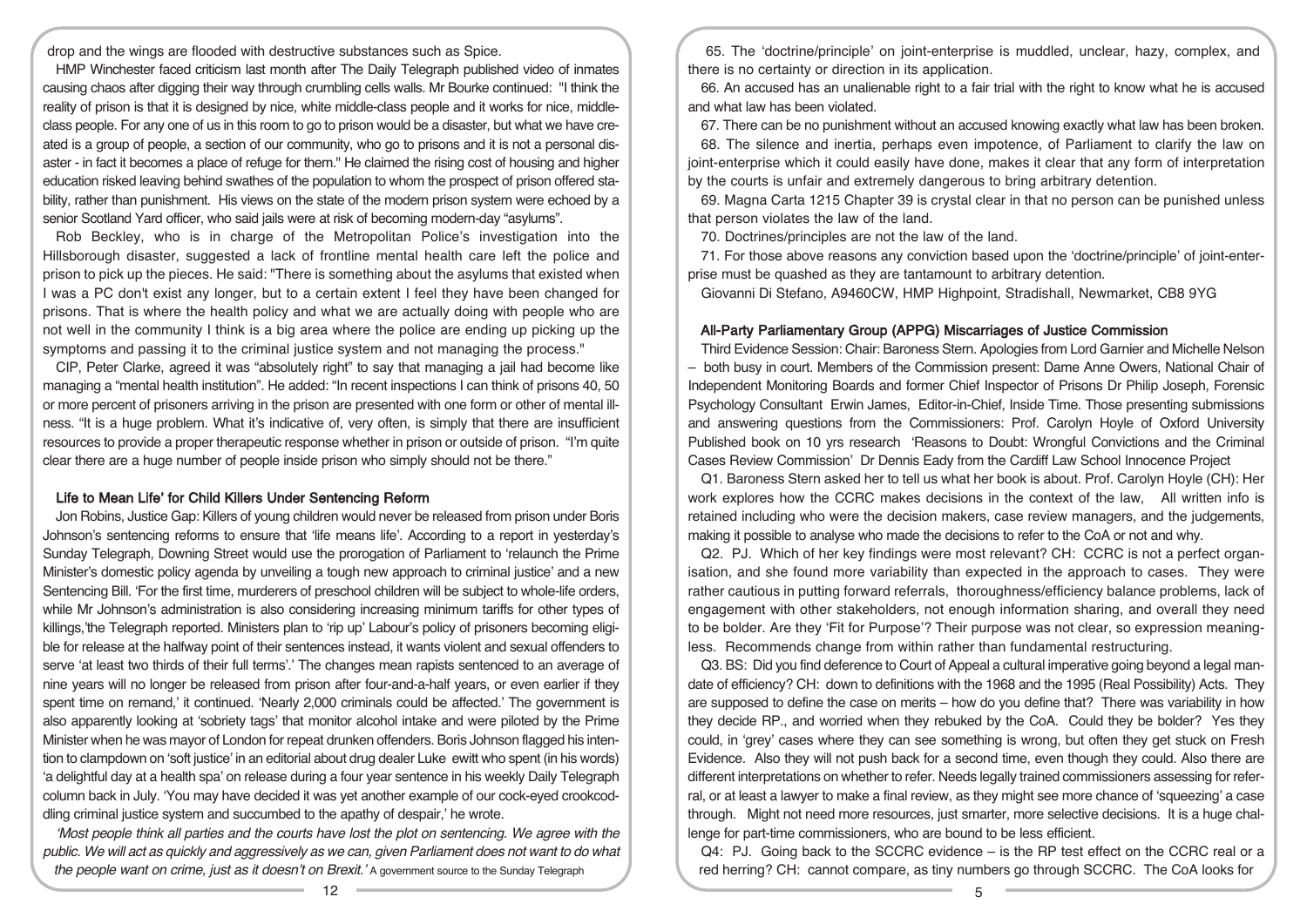safeness of conviction, so the RP test is not the problem. They could interpret Fresh Evidence less stringently, and the CoA often has a poor understanding of what is presented. The CoA is not infallible.

Q5: EJ. Inside Time receives 4-500 letters a month, many on wrongful convictions. The CCRC Commissioners should surely be lawyers? Who are they? CH: Remit is lawyers and other disciplines including forensic and medical. Many cases rest on forensic science. But also some on finance, so knowledge of financial crimes is needed. Journalists too, such as David Jessel. So they should not all be lawyers, and a combination is OK, but the actual referral decision has to be based on a legal test. Precedent is important, but makes the system too defensive. The Application Form is not easy to understand, therefore not accessible to all. The Statement of Reasons should really be filled in by someone with legal experience.

Q6: AO. Asylum cases seem perhaps to be referred with more enthusiasm ? CH: These are handled differently and are easy to analyse. People are often poorly advised A cynic might say they should not look at cases from the Magistrates Courts. Easier to see them as a group whom Politics were against. Richard Foster became active with the CPS and defence lawyers and the CPS should have stopped some prosecutions. But huge cuts to Legal Aid, crisis in Forensic Science Service (private services not coping), samples being lost, and Miscarriages of Justice are growing. Section 23 of the 1968 Act – cases hindered by the Statement of Reasons and these should be published so that things can be learned from them.

Q7: BS. CCRC independence – there is a greater willingness to criticise public bodies. The Ministry of Justice analysed the work of the CCRC and recommended changes. Can the CCRC act as an independent body when it is funded by government ? CH: not really within her remit, but thinks rather difficult for CCRC to be independent. Government has given more funding but still under-resourced and budget issues. How could the organisation change? How could different terms be set up? AO suggested the problem is culture rather than statute.

Q8: BS. How can they be encouraged to be more outspoken? Would it help if the Chair was a High Court Judge? Or would independence be compromised? CH: would lead to criticisms of lack of independence from Judiciary. They may be less likely to be critical of convictions.

Q9: PJ, CCRC is too variable, too cautious, too deferential. Is there something wrong with the original setting up? CH: the variability in decision making is paramount. The mainly desk-based assessments should be wider. She had looked at how the personalities of individual commissioners and case review managers created variability, and affected the screening. Some are risk averse, others bolder. If applicants could see this, they would not be happy. On the other hand applications often lack content. Not enough to say 'they lied' or 'I was stitched up'. No legal representation is a disadvantage. Little chance of success.

Q10: AO. What is CCRC morale like? CH: varies with time and what is happening. When there is criticism, morale dips. Better when they have a good case. Once working on a case there is more enthusiasm.(Prof Hoyle was thanked for her input.)

Dr Dennis Eady from the University of Cardiff Law School Innocence Project was introduced. He has been working in this area of Miscarriages of Justice for 25 years!

Q1: BS. With 25 yrs experience pre- and post- CCRC – how have things changed? Better or worse? Easier or harder to overturn? DE: Always hard, but overall – far worse. Is this always due to the CCRC? No, lowered standard of proof and a convictionist society. The bar has been significantly lowered, and the CoA has become more strict. The CCRC is stuck between these. He is a campaigner even though 10years in the University. There is a greater need for the CCRC than ever. CH has published an excellent study. Just a few comments: There is a need for radical change, not just a few tweaks. Key point is the need for Fresh Evidence. If that

cells. HMP Nottingham reports they have now taken steps to combat the drugs, including new searching equipment, action against corrupt staff and wider training.

Leanne Blakey, partner of Anthony said: "I have lost a partner, and five children have lost their father. I am aghast at what we have heard about the level of drugs in Nottingham at the time, and the response times on cell bell emergencies. Staff knew what was going on with Anthony. They even knew he had been assaulted over drugs. I am pleased at what we have heard about improvements at the prison, though I am worried about what will happen if central government attention is taken away again. My real concern is that the wrong people were answering questions. Newly appointed and young staff were not primarily responsible for what happened here. The ministers who culled the staff and failed to respond to the warnings were responsible. Who is holding them to account?"

Jo Eggleton of Deighton Pierce Glynn solicitors said: "As with the other deaths in HMP Nottingham around this time Anthony's deathwas preventable. The steps that have been taken since to reduce the availability of drugs could and should have been taken sooner. It is vital that those in the care of the prison can summon and receive help in an emergency. There's little point instructing staff to respond to emergency cell bells within 5 minutes if they can't in fact do so. Steps need to be taken in this and other prisons to ensure bells are responded to as soon as possible so that further lives are not lost."

Natasha Thompson, Caseworker at INQUEST said: "Serious failures in Nottingham prison resulted in Anthony being left to deteriorate in his cell when he was in need of urgent medical attention. This is not the first inquest that has found serious failures in responding to cell bells. Ultimately, responsibility for Anthony's death rests with complacency and indifference to enacting potentially lifesaving recommendations emerging from previous inquests. At a time when the government is promising more money for more prison places, our ongoing casework shows that expanding the prison system is not solution to preventing further deaths and harms. We must look beyond the use prison and act upon what are clear solutions - tackling sentencing policy, reducing the prison population and redirecting resources to community health and welfare services."

# Prison Governor Attacks 'Fantasy' That Criminals Can be Rehabilitated Behind Bars

Jack Hardy, Telegraph: Rehabilitation of criminals is a "fantasy" as the prison system cannot be expected to undo a lifetime of troubles in a few months, a leading official has said. James Bourke, the governor of HMP Winchester, said Britain's prisons may work in scaring white, middle class people, but for others they can simply become a "place of refuge". He suggested the main purpose of custodial sentences should be punishment - because no other form of sentence seemed to have an effect on offenders.

Speaking at the launch of a new Channel 4 documentary series, Crime and Punishment, Mr Bourke recalled having to regular thwart bids for day release while working at lower security prisons. This included one inmate jailed for death by dangerous driving who requested to go home for Christmas - but lived several doors down from the grieving family of the man he ran over. He told an audience in central London: "People quite understandably want to see people punished if they have caused harm in their lives. Unfortunately, everything else we have tried so far has not worked. Imprisonment works in the sense it does punish people. They arrive with me after years of (problems) with their family, their education, their social services system, their healthcare for a sentence of four or five weeks and I'm going to rehabilitate them? It's a fantasy." Prisons across the country have been plunged into crisis in recent years as officer numbers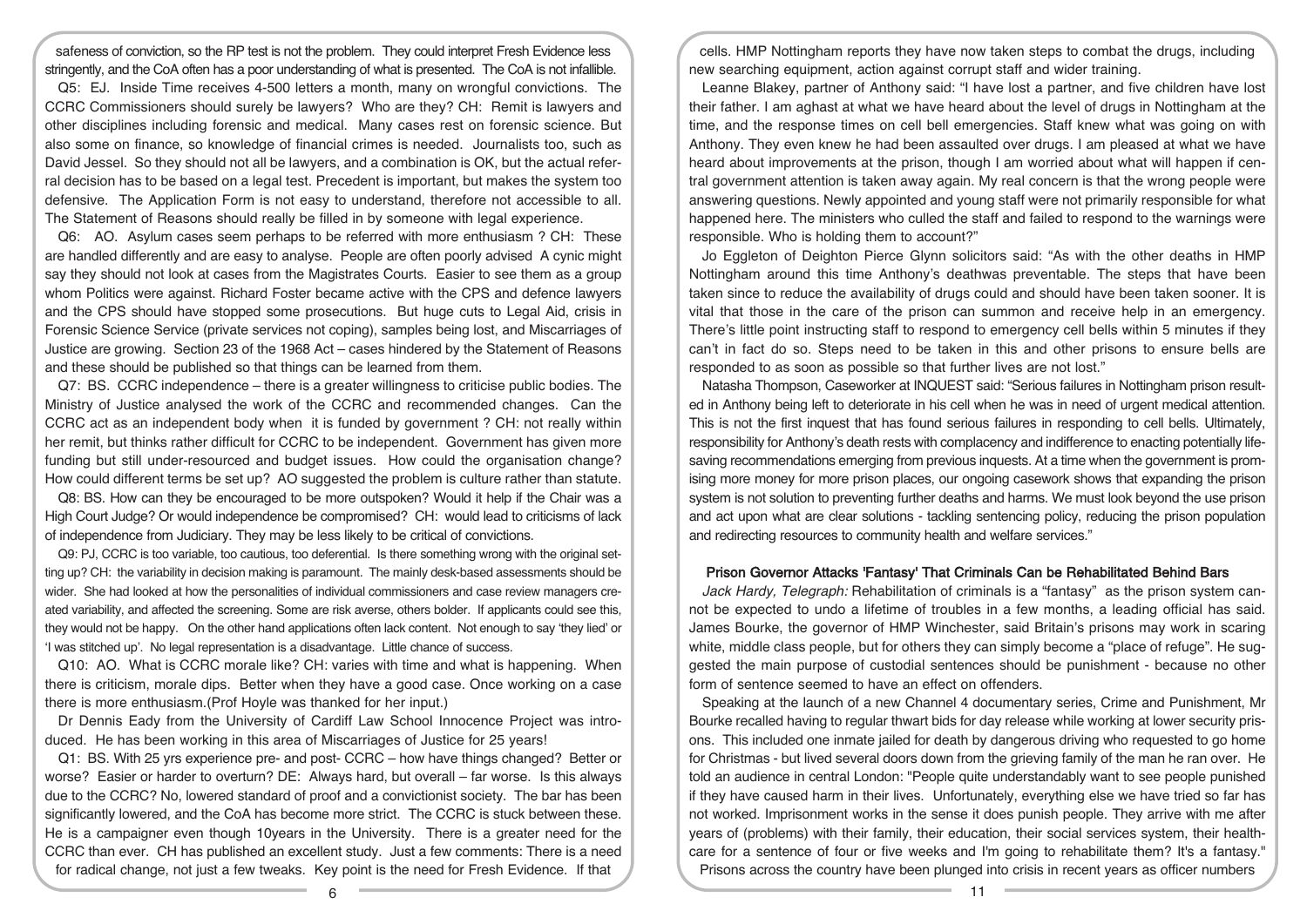mistake she had done the right thing in raising the issue as soon as possible. "Don't worry, none of us noticed or noted it," he said. "The person who should be there for some reason did not head down. There were 12 people sworn in as jurors yesterday, you were not one of them. There is no question of me discharging you, you're not on this jury. "What will happen is we will restart this case with the original jury. You can go back into the pool and you will be able to serve on another jury."

Before she was released, the court ensured she had no connection to any of the witnesses and people concerned in the upcoming trial. She was warned not to discuss what she had heard during the opening of the case with anyone. When the correct jury assembled, Judge Seely told them: "Well, ladies and gentlemen, I am not sure in my 30 years working in the courts this has ever happened before. "The lady who was sitting in your position was, of course, not a member of this jury and simply followed the crowd I suppose. I have discussed the situation with counsel and there is no harm and no problem in the sense this was at a very early stage of the case."

## Series of Failings Led to Death of Anthony Solomon in HMP Nottingham

The inquest into the death of Anthony Solomon has today concluded with the jury finding that his death was caused by the toxic effects of synthetic cannabinoids. The jury returned a narrative conclusion highlighting a failure to answer the cell bell sooner and the prevalence of drugs in Nottingham prison at the time of this death. They added that the staffing on the wing was too low, describing the government staffing benchmarks, which left only one officer on the wing to perform a number of essential duties, as "inadequate".

Anthony, a black man from Nottingham, was 38 years old when he died on 27 September 2017. He was described by his family as being one of the most loving, caring men you could ever meet and completely devoted to his children. He was the third of five men to die at HMP Nottingham in a month from 13 September 2017.

The jury heard that "mamba", a synthetic cannabinoid drug, was rife in Nottingham prison in September 2017. Anthony was known by staff to have previously taken the drug, having been seen under the influence several times over the four months he had been in HMP Nottingham. The inquest heard that none of the steps required by the prison policy to respond to this drug use had been taken. That failure was put down to staffing levels and, in particular, the fact the prison was operating on minimum staff levels as a result of benchmarking, which had been introduced by the government in 2010 and rolled out to the adult male estate in October 2013.

When Anthony took the drug on the 27 September, he looked unwell straight away. His cell mate told the inquest that he had dropped to his knees and appeared to be vomiting and incontinent. The cell mate immediately rang the emergency cell bell, but despite a requirement that cell bells be answered within five minutes, a period which also reflects the time in which someone can be revived following a cardiac arrest, it took 40 minutes to attend. The jury concluded that the delay in answering the cell bell 'denied Anthony the opportunity to receive the timely medical attention he deserved'.

The jury heard that over the lunchtime period, when Anthony became unwell, there was only one officer on the wing for up to 220 men. This officer had to respond to cell bells and complete checks including for suicide and self-harm monitoring (known as ACCT procedures). The officer concerned had been in the job for only a few weeks and did not know he was lunch cover that day. He told the inquest that he started completing the checks as best he could when he saw no-one else was, but prioritised the ACCT monitoring over responding to the cell bells.

The jury heard that drugs levels in the prison at the time were such that some officers had been hospitalised with the effects of fumes which they were encountering on entering

was not strictly adhered to more cases could be opened up. Baroness Stern stated it is not the agenda of the Commission to just make a few points. They want to follow through.

Q2: AO. What is your view on the RP test? CH thought it was not an issue. DE: It should be changed, as it would help. It should include exceptional circumstances and lurking doubt. The CCRC should go back to govt and say how bad things are. It is not 'pretty much OK' and the current system kills people.

Q3: AO. The CCRC is too cautious. If less cautious does it raise false hope? DE: False hope is better than no hope. Erwin James said from his experience there is no false hope – only HOPE. DE said there is no such thing as Real Possibility!! Prof Hoyle said she has seen cases where she has been amazed that juries have convicted. This is a terrible situation. DE agreed that he has seen so many cases where he cannot see how the accused was charged, how the CPS went ahead with the prosecution, how the Judge could direct and how the Jury could convict. The Fresh Evidence aspect is a classic irony, as there was no evidence in the first place.

Q4: AO. If the Jury got it wrong - how to address this. Should a Judge intervene? DE: If there is Lurking Doubt, but no fresh evidence it requires an absurd act of Double Think. The Innocence Project is working on several cases where law-abiding people are faced with a strange case construction process and nothing can be done.

 $Q5:$  PJ. The obstacle of Fresh Evidence – is there a way round this? DE: It would help to change the test, but also to change the approach of the CoA. The CCRC could be given more powers (and this has been suggested before) - to quash convictions, either to recommend quash or to quash it themselves. This would take the power of the CoA away. Easier access to the Supreme Court? Make the CoA more accountable to … someone… an independent body, e.g. the Supreme Court? To take the responsibility away. The CCRC could become something different. The referral rate is shocking. While the Innocence Project has had two exonerations this is a tiny success rate, so it doesn't work. Can it keep going? Students are encouraged to work on cases, and all for nothing. An important point is that the CoA will not accept evidence that was available to the defence at the time of trial, but was not brought before the Court. Sometimes this could completely exonerate the convict.

Q6: EJ. Yes, he knows there are many examples where such unused evidence could totally exonerate. Surely the CCRC should be able to present it?

DE: Indeed. It's so unfair. Medical analogy: Your operation has not gone well, but you have no redress and just have to put up with the consequences. Ridiculous. This is a recommendation the CCRC could take up. EJ agreed.

DE: Police corruption is another common factor in Miscarriages of Justice. They are not accountable. Sex offence claims are often compounded by police misconduct, where 'missing' documents are in fact destroyed. A credibility check is needed, but this has stopped. There is no defence against 'crimes' alleged to have happened 20 years ago, except the credibility of the accuser. The CLS Innocence Project had had 14 cases completed with the CCRC and 5 still in process. In only one case was investigation suggested. Police investigation. Computer records are lost. CCTV is said to be missing. Records are lost in floods. DE suggests police stations should not be built on flood plains. Fair trials needed. Lawyer incompetence is common, but CCRC not keen to refer as they don't know if it would have had an impact on safety of conviction. You don't know! But it might have. Yet incompetence is not sufficient grounds!

Q7: PJ. Catch 22 situation. Please explain.

DE: Post trial disclosure requests. Not allowed, but if an issue comes to light… Well it cannot come to light because it is not disclosed. And if there is no evidence for a first appeal you cannot go to the CCRC. Q8. EJ. Information sharing. Does the Innocence Project get to collaborate with the